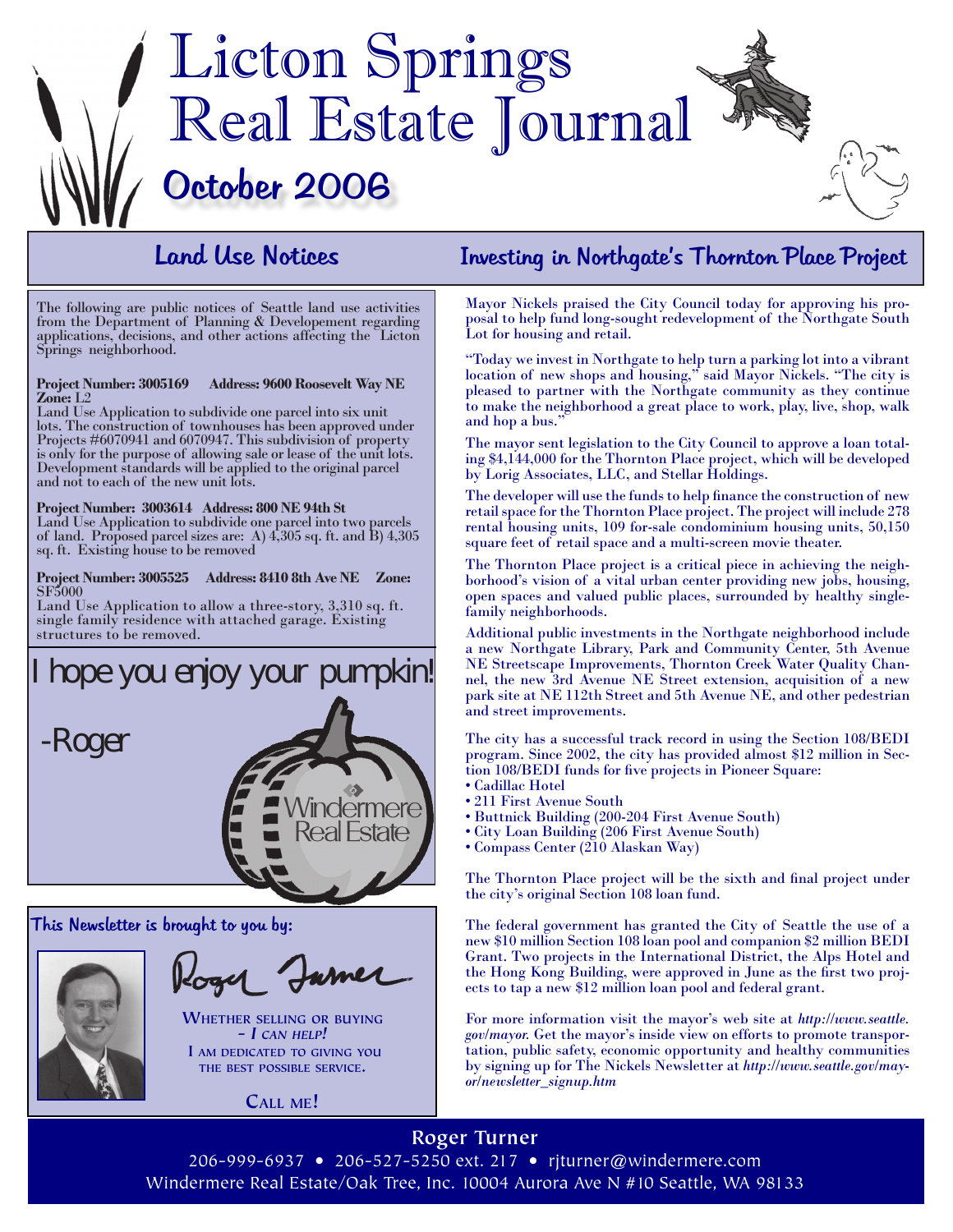# September Events Calendar

# **Seattle Center Cultural Events**

#### **TurkFest October 21st - 22nd**

Turkey has long been the link between East and West, from Hittites and Assyrians, to Hellenistic, Roman and Byzantine. Throughout the weekend, visitors can observe the many elements of a rich and colorful mosaic that includes Turkish hospital- ity– the foundation of Turkish culture. Start with delicious, specially made Turkish coffee, indulge in some baklava, then take in a musical performance, a dance performance, or perhaps, some shadow puppet theatre. Produced by the Turkish Ameri- can Cultural Association of Washington.

#### **Dia del Muerto: A Celebration of Latino Culture October 28th**

Life and the lives of those departed are celebrated in this important Mexican tradition, now in its third year at Seattle Center. Community altars, sugar skulls, special foods, candles, music, dance and art are both honoring and life-affirming. Produced by La Casa de Artes.

#### **Hmong New Year Celebration November 4th**

From the mountains of Laos and Thailand, Hmong people preserved their stories and language through intricate embroidery, music and unusual communication techniques. Demonstrations, ex- hibits and performance highlight this highland culture. Produced by the Hmong Association of Washington.

#### **Winterfest Worldfest November 24th - 26th**

A celebration of the community's cultural riches opens Winterfest at Seattle Center as Winter Worldfest; a three day showcase of dazzling cul- tural holiday traditions from around the world. Winter Worldfest is a free presentation of some of the region's best ethnic entertainment in music and dance performances including Irish Dance, Japanese classical dance, Tlingit Songs and Dances of Southeast Alaska, Folk & Tribal dances from Mid-East & North Africa, Croatian Dance and many more. Come celebrate the holidays with over 300 musicians and performers from nearly every continent.

More information on these events available at *http://www.seattlecenter.com/events.* 



HAPPY HALLOWEEN!

# Foundation releases report on King County quality of life

The Seattle Foundation's first comprehensive report on the quality of life in King County, released in June, shows many households in King County are struggling, with more than 22 percent of residents earning less than a living wage.

The report shows that affordable housing is a significant driver of regional quality of life. Location affects access to basic needs, medical care, cultural activities and recreational areas for residents. Affordable housing in South King County appears to be a major magnet for working families. By making this public, the Foundation hopes to guide local charitable giving as well as spark community dialogue.

"Nobody can make a difference unless we know where to begin," said Foundation CEO Phyllis Campbell. "This report is designed to engage our community - the donors, the doers and the dreamers all have a role in making King County better for people."

The report entitled A Healthy Community: What You Need to Know to Give Strategically, measures King County quality of life in seven areas: basic needs, health and wellness, education, economy, arts and culture, neighborhoods and communities, and the environment. It highlights regional disparities within King County as well as ways that philanthropic investments can address these differences.

The report also provides a glance at how Seattle, North Seattle, East and South King communities stack up against countywide averages on education, income, race, age, gender and sexual orientation.

This year marks the 60th Anniversary of the Foundation, the region's largest grantmaker. Last year the Foundation provided more than \$46 million in grants. The report is part of the Foundation's commitment to growing a healthy community and mission to put their donors in the driver's seat.

"We approach philanthropy from an integrated approach to giving that brings a balance to people's lives," said Stewart Landefeld, chair of the Foundation's board of trustees. "That's why we're making arts and the environment an important indicator on the health of a community."

> Copies of the report may be downloaded at http://www.seattlefoundation.org

#### **EXCERPTS FROM REPORT:**

#### *Making Ends Meet: Soaring Housing Costs, Lagging Income Threaten Stability*

King County is one of the wealthiest counties in the United States, but more than 100,000 of its children visit food banks every year. The county is home to some of the nation's most successful companies, but many households struggle to afford rent and other basic expenses. Residents pride themselves on civility, but discrimination affects residents across King County, with those who are younger, non-white and lower-income most likely to report an incident. Over one-quarter of King County adults say they experience discrimination, with the most common incidents based on age, gender, social class and race.

Many households are struggling in King County. By one estimate, a single-parent family needs to earn nearly \$53,000 a year to cover essentials, but almost half of King County households live on less. Meanwhile housing prices are soaring, and many affordable options are concentrated in areas far away from job centers. Higher housing costs crowd out budgets for other essentials, such as medicine or food: More than 300,000 people visit King County food banks each year, and some simply go hungry. Even a modest illness or short-term job layoff can tip a low-income household into chaos or homelessness.

These problems aren't unique to King County; they affect every large metropolitan area in the U.S. But increasingly it is local and state governments, as well as nonprofits, that are left to address them. That's because the federal government—historically the source of most public aid—has in recent years tightened the eligibility requirements or reduced funding for such programs as food stamps, housing subsidies and reduced-price school lunches.

Helping people gain stability and self-sufficiency requires investment in a variety of community supports—in schools, social services and cultural institutions—all of which improve opportunities for success. For example, parents with dependable shelter can concentrate on working and taking care of their families. Children with full stomachs pay more attention in school. And people with adequate income are free to pursue healthy lifestyles.

### **Roger Turner**

206-999-6937 • 206-527-5250 ext. 217 • rjturner@windermere.com Windermere Real Estate/Oak Tree, Inc. 10004 Aurora Ave N #10 Seattle, WA 98133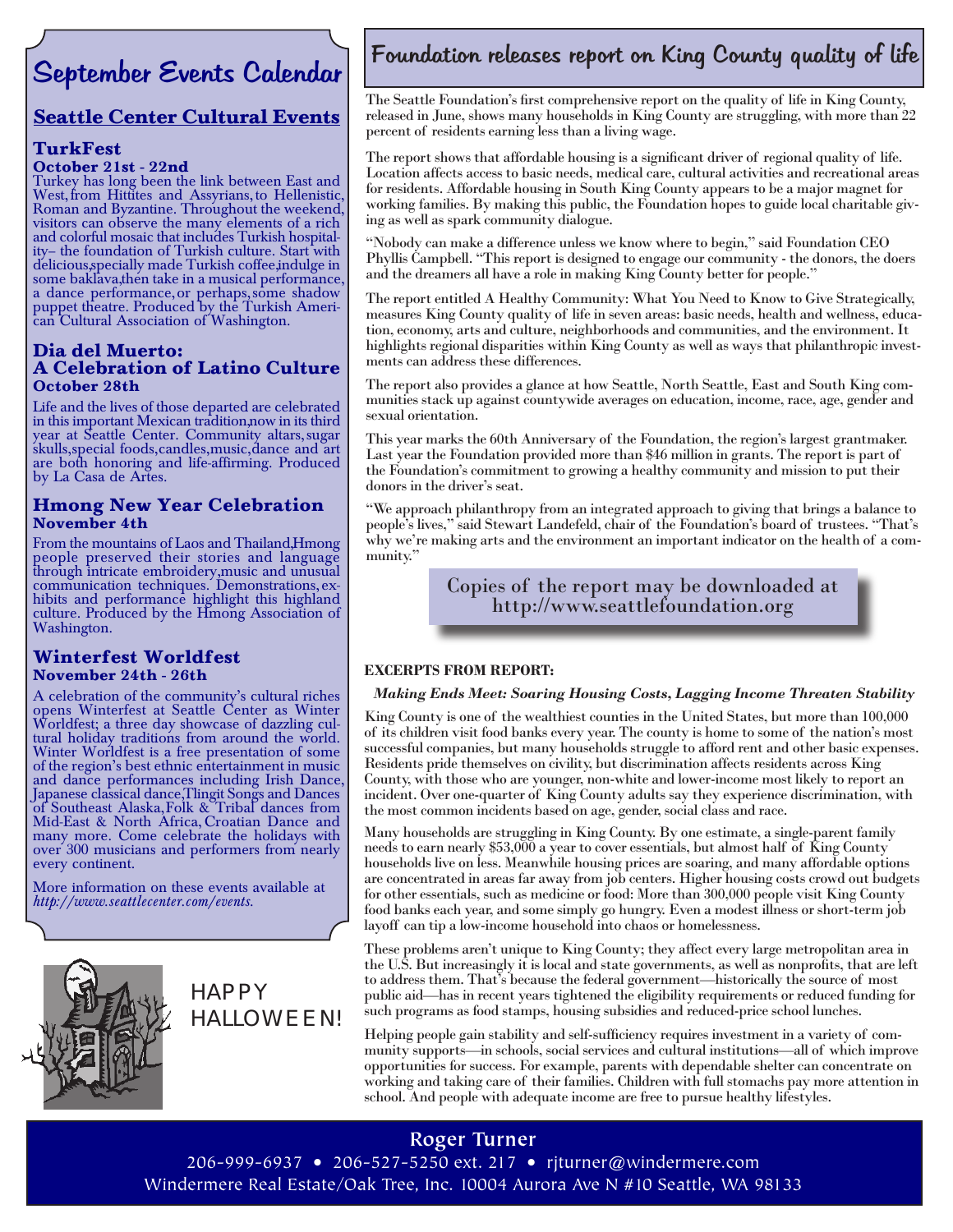# The First Annual Northgate "Old Country Fair"

October 17 - 21, 2006

#### Tuesday, October 17

Enjoy the old fashioned way of baking pies as well as learning the basics of handwork, in- cluding sewing, quilting, knitting and spinning. See pages 6 & 14.

#### Wednesday, October 18

#### 1st Annual Cook Off

Show off your skills as a pastry chef-contests for all ages. Bring back the lost art of canning and preserves. Stew, soup and goulash-how do you compare to others? Here's your chance to show all of Northgate.

Thursday, October 19 - Saturday, October 21 Thursday/Friday 6 - 8 p.m. Saturday 10 a.m. - 3 p.m. Arts and Crafts Exhibition and Sale. If you are interested in renting a table, please call the Northgate Community Center at 386-4283.

#### Friday, October 20

Our 1st Annual Country/Bluegrass Band Extravaganza. If you are interested in taking part in the extravaganza please contact the Northgate Community Center for more information.

#### HOUSING & HOMELESSNESS: **Home Prices Soar; People Left With Fewer Choices**

People with lower incomes have fewer and fewer choices for affordable housing because of soaring home prices. Many low-wage families end up paying too much for housing–sometimes more than 30 percent of total income–and then struggle to pay for other essentials such as food, heat or medical care.

A single unexpected bill can force a family into homelessness, which significantly exacerbates existing problems with employment, money management or illness. Others become homeless because of domestic violence, or suffer chronic homelessness because of substance abuse or other physical and mental health problems. Without help building their financial and personal stability, homeless people face enormous difficulty regaining shelter. Meanwhile, support services, transitional programs and homeless shelters are overwhelmed, with many shelters turning away several people for every one taken in.



An estimated 8,200 people are homeless on any<br>given night in King County.<br>One QUARTER of them are children.<br>QUARTER have been homeless for more than 2 year An estimated 8,200 people are homeless on any<br>given night in King County.

**One QUARTER of them are children. One QUARTER have been homeless for more than 2 years.**

Go Green with Office Products and Take it Back Network

Looking for environmentally responsible office products at competitive prices? Check out Sustainable Group at www.sustainablegroup.net. Got broken or unwanted electronic devices? Dispose of them at a Take it Back Network member location.

Based in Ballard, Sustainable Group strives to use materials that "close the loop on recycling while not sacrificing quality or durability." Among its functional and durable products are recycled binders, recycled portfolios, cardboard binders and paper binders.

All products from Sustainable Group are manufactured locally and made from high-content recycled material. Co-op America, a not-for-profit organization that focuses on economic strategies to solve social and environmental programs, recognizes this innovative company as a socially and environmentally responsible business.

The Take it back Network is a group of retailers, repair shops, non-profit organizations, waste haulers and recyclers that accept used electronic equipment for reuse or recycling. These members agree to recycle these materials in an environmentally sound manner, thereby saving resources and reducing the amount of harmful contaminants that enter the environment. .

For details on what items are not accepted at transfer stations or in garbage bins, and to find Take it Back members in King and Snohomish counties, visit *http://www.metrokc.gov/dnrp/ swd/electronics/partners.asp.* 

### **Roger Turner**

# September Events Calendar

#### **Qwest Field Exhibition Center Event-Seattle Home Show 2 October 12th - 15th**

Nearly 500 exhibits displaying everything for the home and garden from interior design & remod-<br>eling to landscaping and outdoor entertaining.<br>Special Built Green exhibit area. Antiques & col-Special Built Green exhibit area. Antiques & col- lectibles. Daily home improvement seminars and cooking demonstrations. For more information, visit *http://www.SeattleHomeShow.com.*

Thursday-Saturday 10:00am-8:30pm, Sunday 10:00am-6:00pm Admission: \$9/Adults, \$6/Seniors, \$3/Children 7-15, Free/Children 7 and under 1000 Occidental Avenue South, Seattle (206) 381-8000 stephene@vnw.com *http://www.qwestfield.com*

### **Sports; Home Team - Home Games**

**Seattle Seahawks vs. Minnesota Vikings** Sunday, October 22nd at 1pm

**Seattle SuperSonics vs. Sacramento Kings** Wednesday, October 25th at 7pm

**Seattle Thunderbirds vs. Tri-City Americans** Sunday, October 29th at 5:05pm

**UW Huskies vs. Arizona State** Saturday, October 28th at 12:30pm

Would you like to see homes for sale and sold in North Seattle neighborhoods?

> For Green Lake  *http://www.HomeGreenLake.com*

 For Ravenna  *http://www.RavennaHouse.com*

 For Maple Leaf

 *http://www.MapleLeafHouse.com*

www.computerhelp.cc 206.650.0768 Ryan Gaffney ryan@computerhelp.cc Computer Help is a freelance technical support company, specializing in IT consulting for SOHO (small office/home office) businesses. Computers and Internet connectivity are one of the most valuable assets of any modern bu

<u>Computer</u>  $\mu$  Help.cc

206-999-6937 • 206-527-5250 ext. 217 • rjturner@windermere.com Windermere Real Estate/Oak Tree, Inc. 10004 Aurora Ave N #10 Seattle, WA 98133